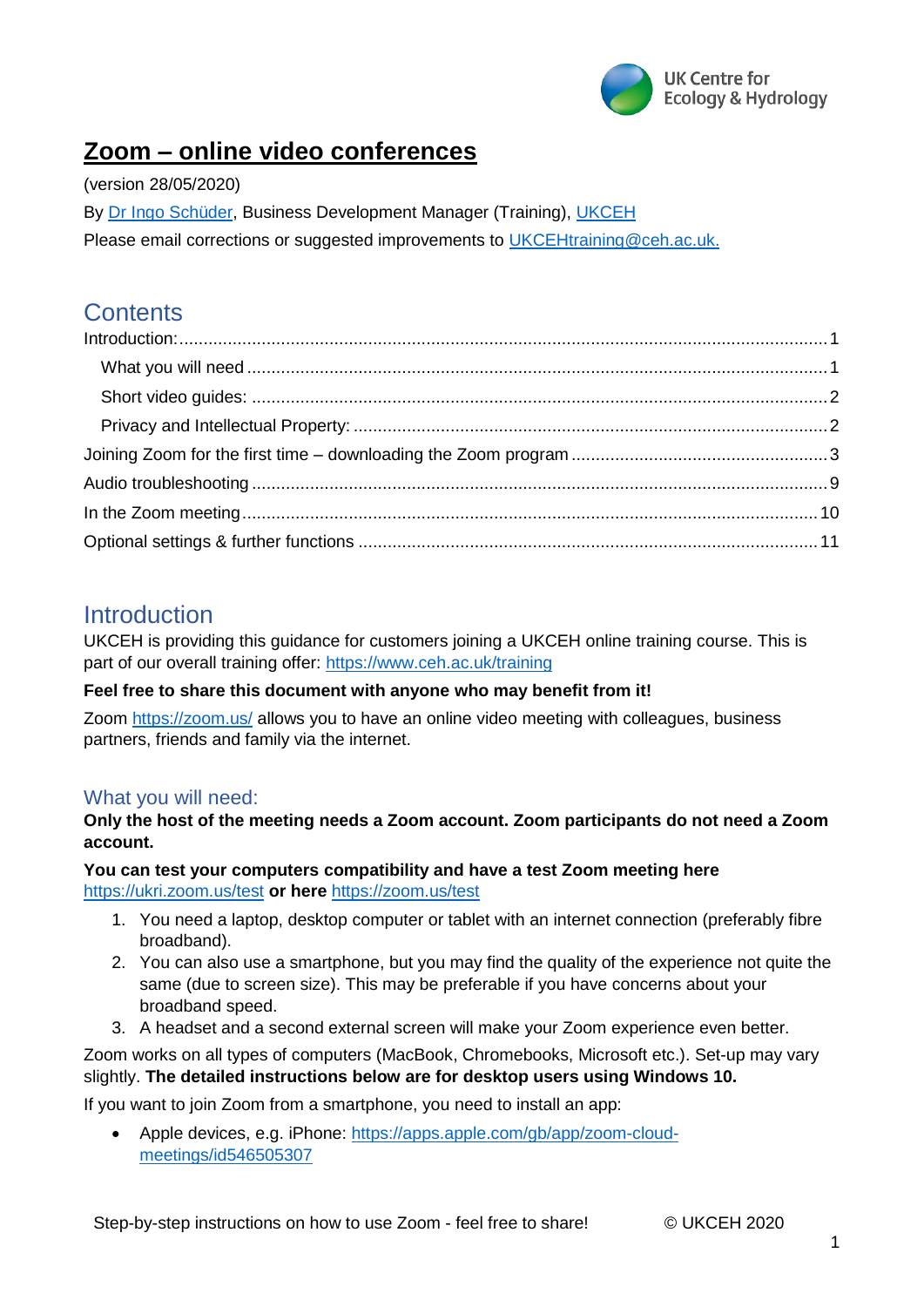

• Android devices: [https://play.google.com/store/apps/details?id=us.zoom.videomeetings&hl=en\\_GB](https://play.google.com/store/apps/details?id=us.zoom.videomeetings&hl=en_GB)

### <span id="page-1-0"></span>Short video guides:

How to join a meeting: [https://support.zoom.us/hc/en-us/articles/201362193-How-Do-I-Join-A-](https://support.zoom.us/hc/en-us/articles/201362193-How-Do-I-Join-A-Meeting-)[Meeting-](https://support.zoom.us/hc/en-us/articles/201362193-How-Do-I-Join-A-Meeting-)

Zoom for Android or iPhone users<https://www.bbc.co.uk/news/technology-51968122>

(Scroll down to video below the headline ''How to receive a video call without installing software" – from 52 seconds)

#### <span id="page-1-1"></span>Privacy and Intellectual Property:

**Please do not record the video meeting nor take any screen-shots of people without the explicit permission of everybody else present in the online meeting!**

(UKCEH will provide a copy of any PowerPoint presentations used in an online training course, usually before the online training.)

#### Disclaimer:

UKCEH is putting this information in the public domain for the benefit of partners, customers and the UKRI family of organisations.

UKCEH does not have any affiliation with Zoom. UKCEH is merely using the Zoom service as a customer.

Dr Ingo Schüder of UKCEH has collated this guidance to the best of his knowledge and abilities. All customers and partners use Zoom and this guidance at their own risk.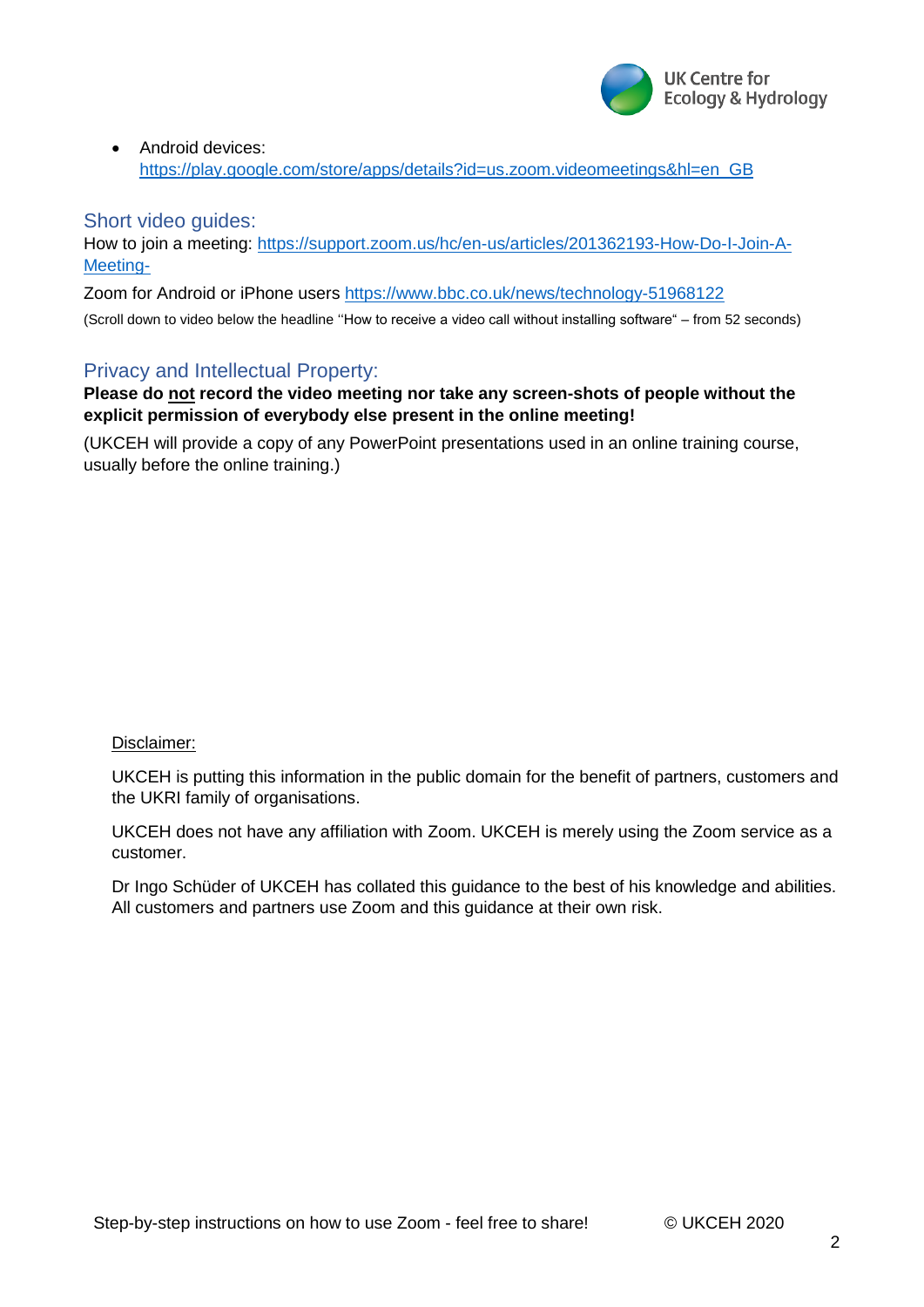

# **Zoom step by step for participants**

This guide is for people who have little or no experience in using this kind of technology. This guide covers every single step with screenshots.

Once you have managed to join a UKCEH online meeting (training course), there will be a reminder of the key functions. Please always join on time, as people joining late and then experiencing problems (e.g. audio not working) may not get the full support they need immediately.

### <span id="page-2-0"></span>Joining Zoom for the first time – downloading the Zoom program

- 1.) Start your computer. Make sure your web-camera is turned on, either one built into the laptop lid (centre top – should come on automatically unless you have disabled it) or an external camera.
- 2.) If you have a headset (with or without microphone), plug it into your computer now.
- 3.) Open your email programme. In the email you have been sent by UKCEH, **click on the link** with the joining instructions. Your invitation email may look something like this

[Note: below, I have blocked out my personal Zoom identity with a box **[14]**:



- 4.) Double-click on the blue hyperlink to get started.
- 5.) A window will open automatically in your default internet browser (e.g. Google Chrome, Firefox or Internet Explorer). It looks like this (Google Chrome):

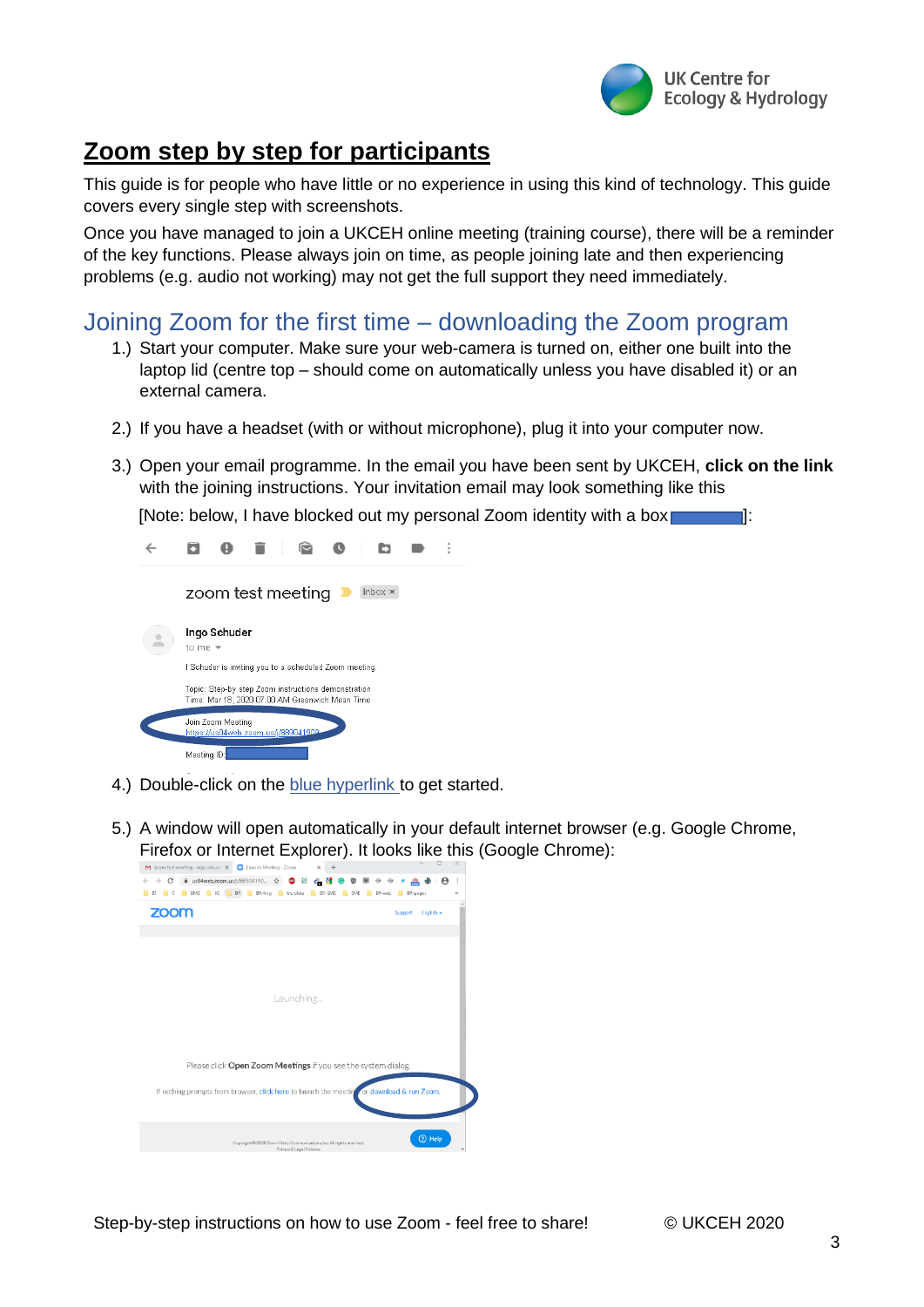

6.) You now need to **download a small programme** (10 MB) which will allow you to use Zoom. Often this download happens automatically and you will see this in the bottom left corner of your screen:



7.) If this does not happen within 30 seconds, click on "**Download and run Zoom**" and you will see this in the bottom left corner of your screen.



Troubleshooting: If you get the following window popping up



Follow these steps to **turn Microsoft S-mode off**: [https://support.microsoft.com/en](https://support.microsoft.com/en-gb/help/4456067/windows-10-switch-out-of-s-mode)[gb/help/4456067/windows-10-switch-out-of-s-mode.](https://support.microsoft.com/en-gb/help/4456067/windows-10-switch-out-of-s-mode) Once you have done this, go to **step 8**.

- 8.) The download time will depend on your broadband speed. Ideally just seconds.
- 9.) Double left-click on the file that just downloaded.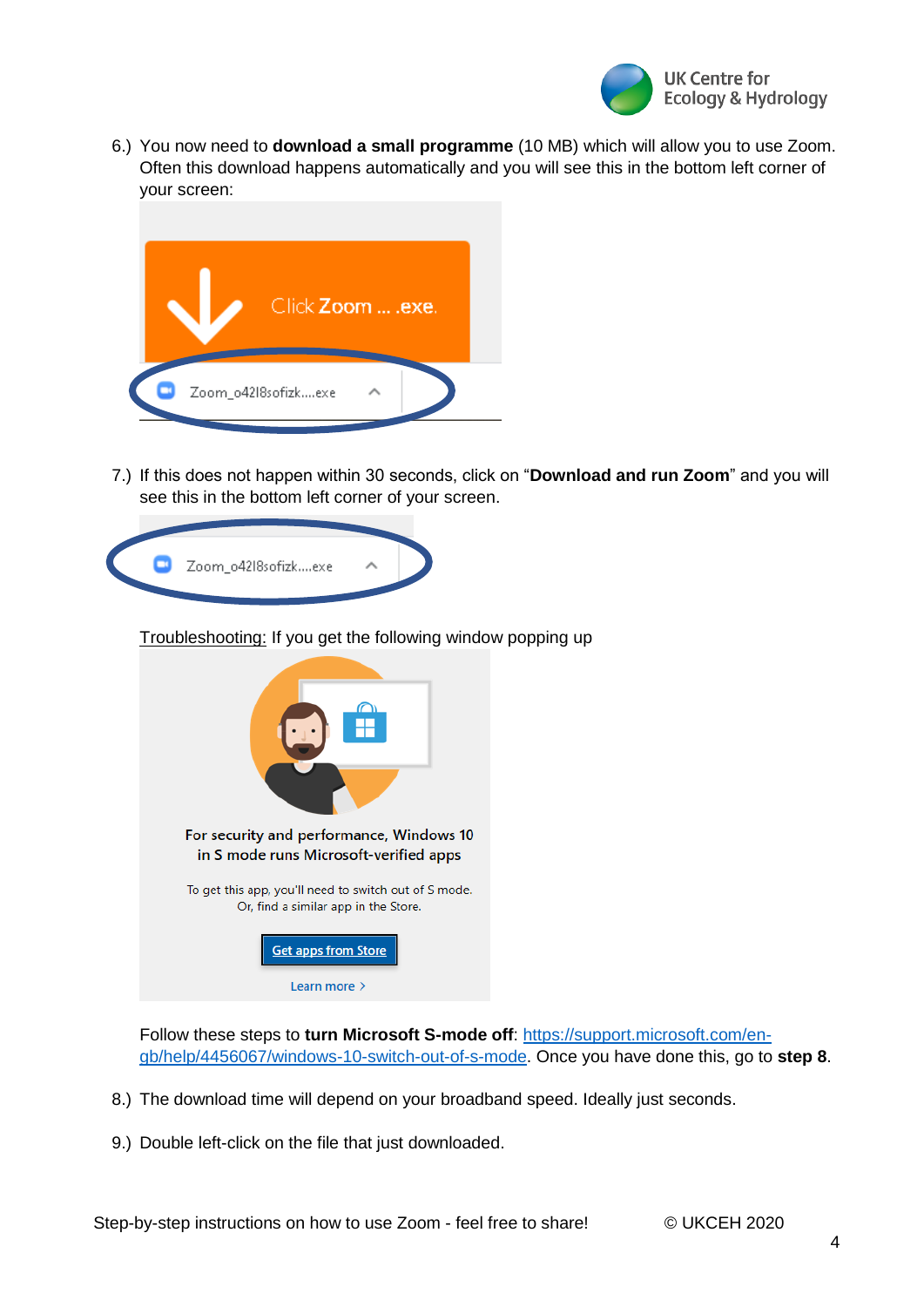

10.) Next, you will see this window:

|                                                                                       |  | $\times$ |  |
|---------------------------------------------------------------------------------------|--|----------|--|
| Your meeting will begin soon                                                          |  |          |  |
| The Zoom client you're installing will shorten the time it takes to join<br>a meeting |  |          |  |
| 90%                                                                                   |  |          |  |

11.) You may have this symbol flashing at the bottom/ in the bottom right corner of your screen and/or you will have a 'User Account Control' window popping up

|            |                   |      |                     |  | Help |  |
|------------|-------------------|------|---------------------|--|------|--|
| <b>SEA</b> | $\omega$ $\omega$ | fa + | 知日07:02<br>18/03/20 |  |      |  |
|            |                   |      |                     |  |      |  |

12.) Click on the symbol in your Windows taskbar if the 'User Account Control' window does not pop up. It will ask you: 'Do you want to allow this app to make changes to your device?' (the Zoom specific details will be where I have placed the blue box  $\sim$  )

| 13. |                             | Click "Yes"                                                                                                                                                                           |
|-----|-----------------------------|---------------------------------------------------------------------------------------------------------------------------------------------------------------------------------------|
|     | <b>User Account Control</b> |                                                                                                                                                                                       |
|     |                             | Do you want to allow the following program to make<br>changes to this computer?                                                                                                       |
|     |                             | <b>UserAccountControlSettings</b><br>Program name:<br>Verified publisher:<br>Program location:<br><b>ENGINEERING CONTINUES</b><br>Show information about this publisher's certificate |
|     | <b>Hide details</b>         | No<br>Yes                                                                                                                                                                             |
|     |                             | Change when these notifications appear                                                                                                                                                |

Only if your Zoom host has set this up:

A window will pop up prompting you to enter the Zoom meeting's password. Enter the password the person who invited you provided. Then click on the blue "**Join Meeting**" button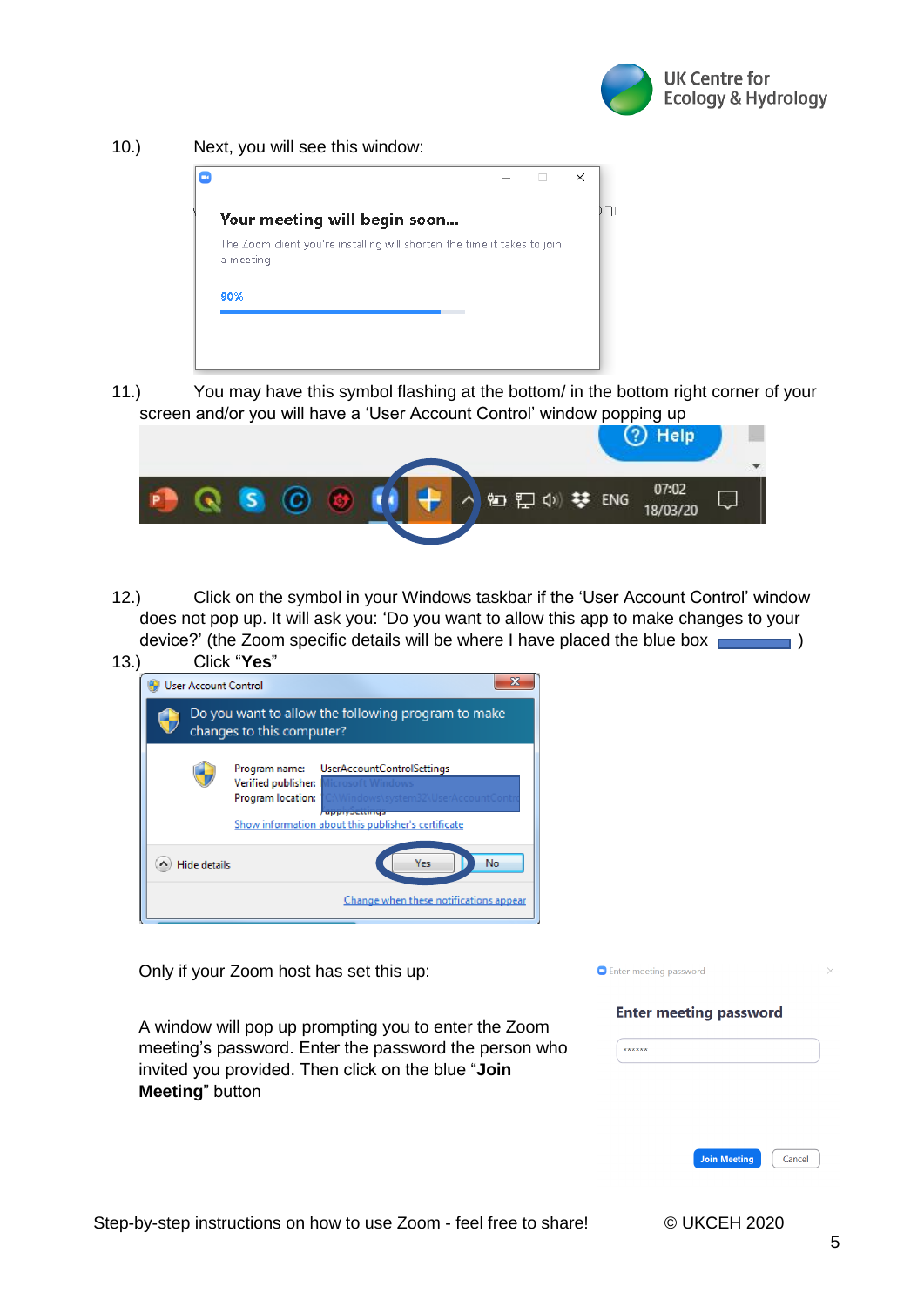

14.) A Window will open. **Enter your name** and left-click on "**Join Meeting**"



15.) If this window opens (Optional) read the '**Terms of Service'** and/or '**Privacy policy'**. Click on "**I agree**"



16.) A window will open looking something like this (at this point only you can see this video)



17.) If you do not see yourself, make sure your video camera is turned on. Improve the light in the room, position of the camera, laptop lid position or your own position until you are happy with the image.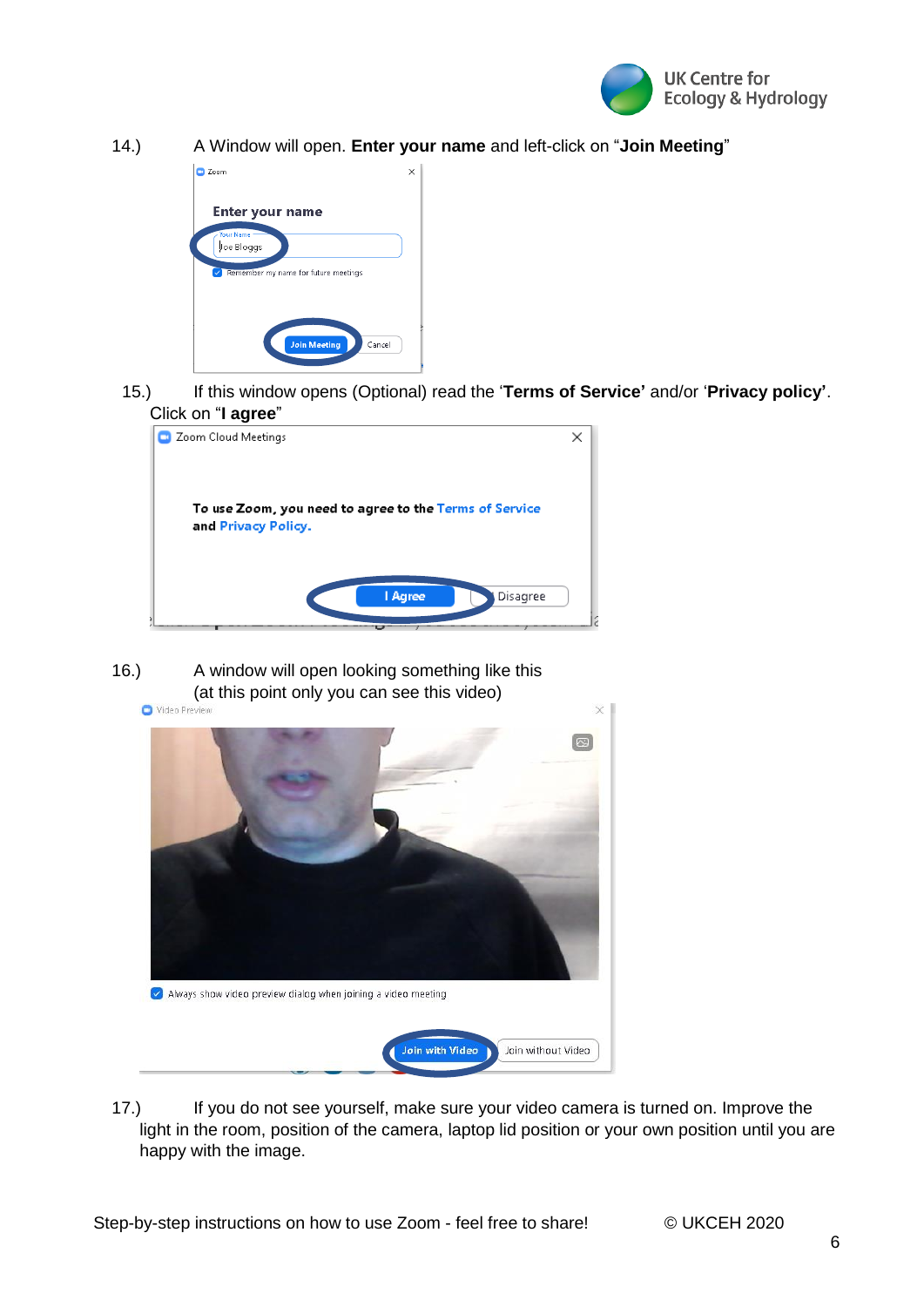

- 18.) You now have two options "**Join with Video**" or "Join without video" (i.e. sound only)
- 19.) The following instructions are for video and audio.
- 20.) A new window will open. Select the 2nd option "**Test Speaker and Microphone**"

| Join Audio                                                  | × |
|-------------------------------------------------------------|---|
| <b>Join with Computer Audio</b>                             |   |
| <b>Test Speaker and Microphone</b>                          |   |
|                                                             |   |
| Automatically join audio by computer when joining a meeting |   |

#### A window will open

|                                     | Testing speaker                         |  |
|-------------------------------------|-----------------------------------------|--|
|                                     | Do you hear a ringtone?                 |  |
| <b>WAIT</b><br>before you press YES | Yes<br>No                               |  |
| Speaker 1:                          | Speakers (2- USB PnP Sound Device)<br>v |  |
| Output Level:                       |                                         |  |

21.) A ringtone will start. **Do not press the "Yes" button yet!**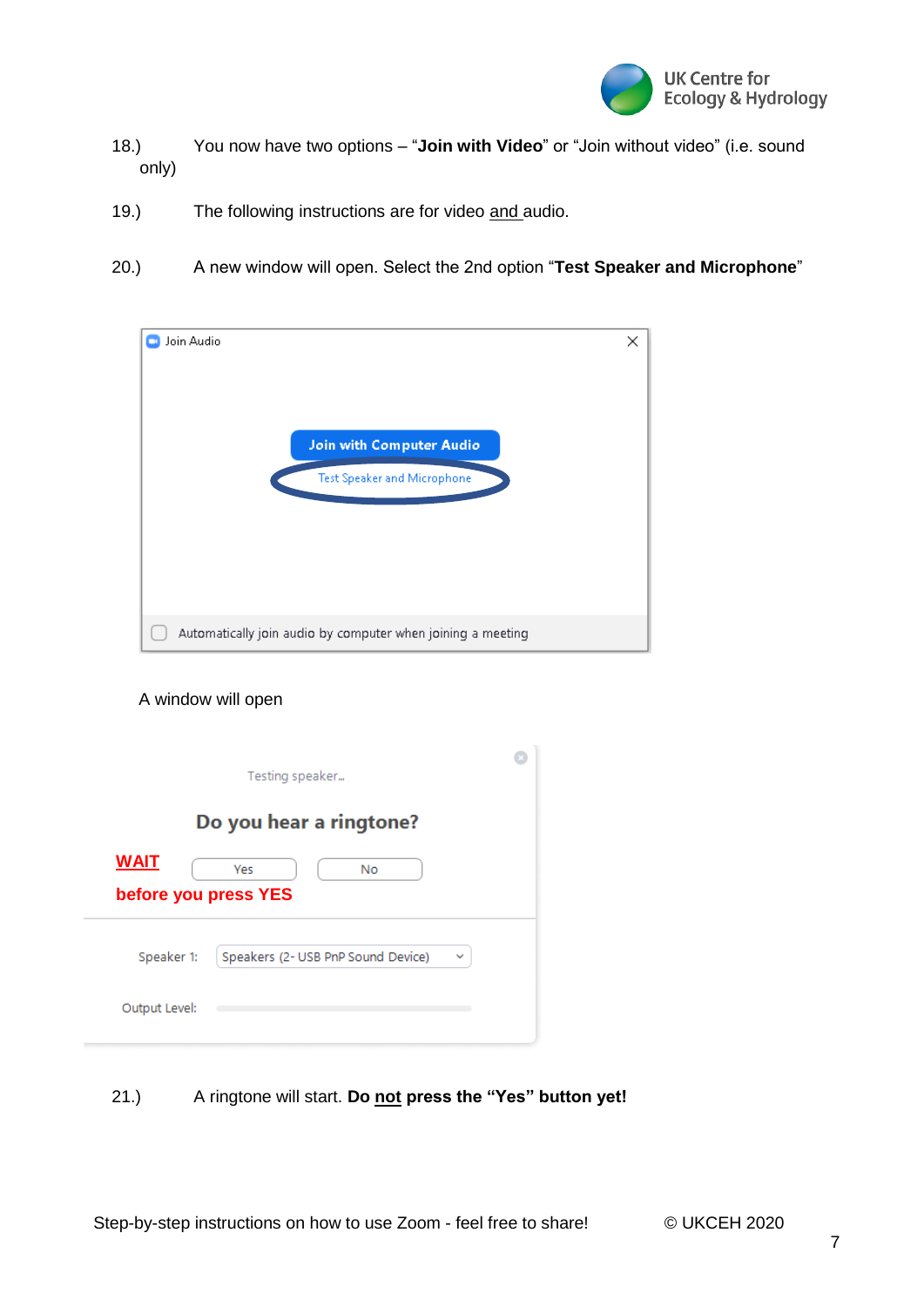

22.) Optional: You may wish to change the volume. One way of doing this is via the loudspeaker symbol in the bottom right corner of your screen.



- 23.) Before you do the test, choose the correct audio channel. The default will be the audio system built into your computer. The default is "same as system".
- 24.) If you do not have external headphones, leave the default.
- 25.) If you do have external headphones, **select the correct option from the 'Speaker 1' drop-down menu**.



- 26.) Once you hear the ringtone (over your headphones), click "**Yes**" under "Do you hear the ringtone"
- 27.) The next window opens. Say something. Anything. You should hear what you just said being played back to you. If so, click "**Yes**" button (if not, try **step 21**. or change settings in step 24.)

| Testing microphone                                                 |  |
|--------------------------------------------------------------------|--|
| Speak and pause, do you hear a replay?                             |  |
| Yes<br>No                                                          |  |
|                                                                    |  |
| Microphone (2- USB PnP Sound Devi<br>Microphone 1:<br>$\checkmark$ |  |
| Input Level:                                                       |  |
|                                                                    |  |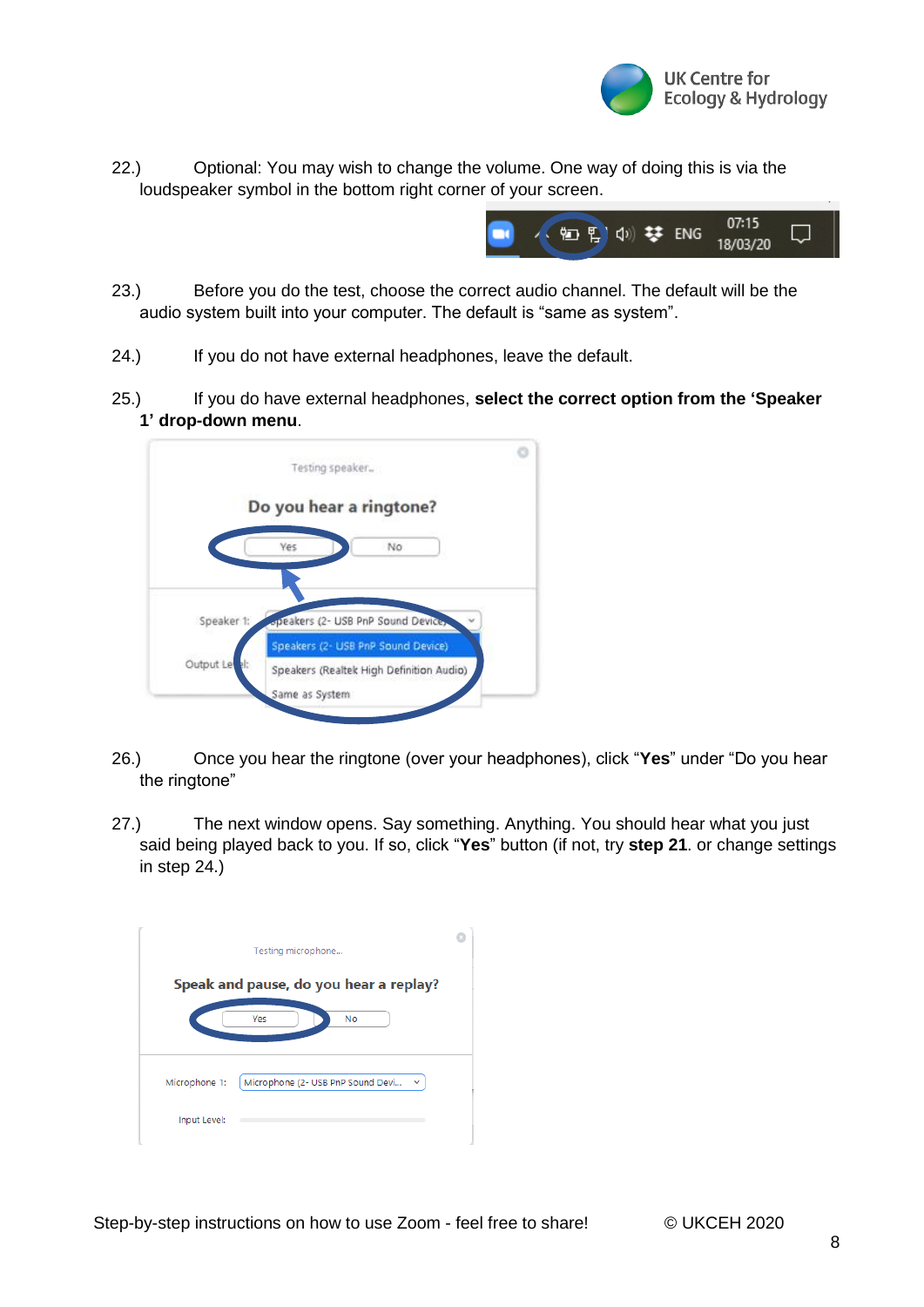



29.) In the next Window. Click "**Join Computer with Audio**" again.



30.) **You are now live in the meeting and other people can see what you are doing and hear what you are saying!** 

# <span id="page-8-0"></span>Audio troubleshooting

(Skip to step 31. if audio is working fine):

- A. If you are joining **Zoom via web-browser** (method different to the one described here), audio may not work, because you are using the wrong web browser, then audio will only work in Google Chrome and Microsoft Edge (see more here [https://support.zoom.us/hc/en](https://support.zoom.us/hc/en-us/articles/214629443-Zoom-Web-Client)[us/articles/214629443-Zoom-Web-Client\)](https://support.zoom.us/hc/en-us/articles/214629443-Zoom-Web-Client)
- B. If you are joining **Zoom via a smartphone** (method different to the one described here), make sure you have given the Zoom app all relevant permissions (see [https://www.ceh.ac.uk/sites/default/files/Zoom\\_guidance-](https://www.ceh.ac.uk/sites/default/files/Zoom_guidance-How_to_install_and_use_Zoom_on_Android_Smartphone_UKCEH2020.pdf%20step%2017)How to install and use Zoom on Android Smartphone UKCEH2020.pdf step 17)

Step-by-step instructions on how to use Zoom - feel free to share! © UKCEH 2020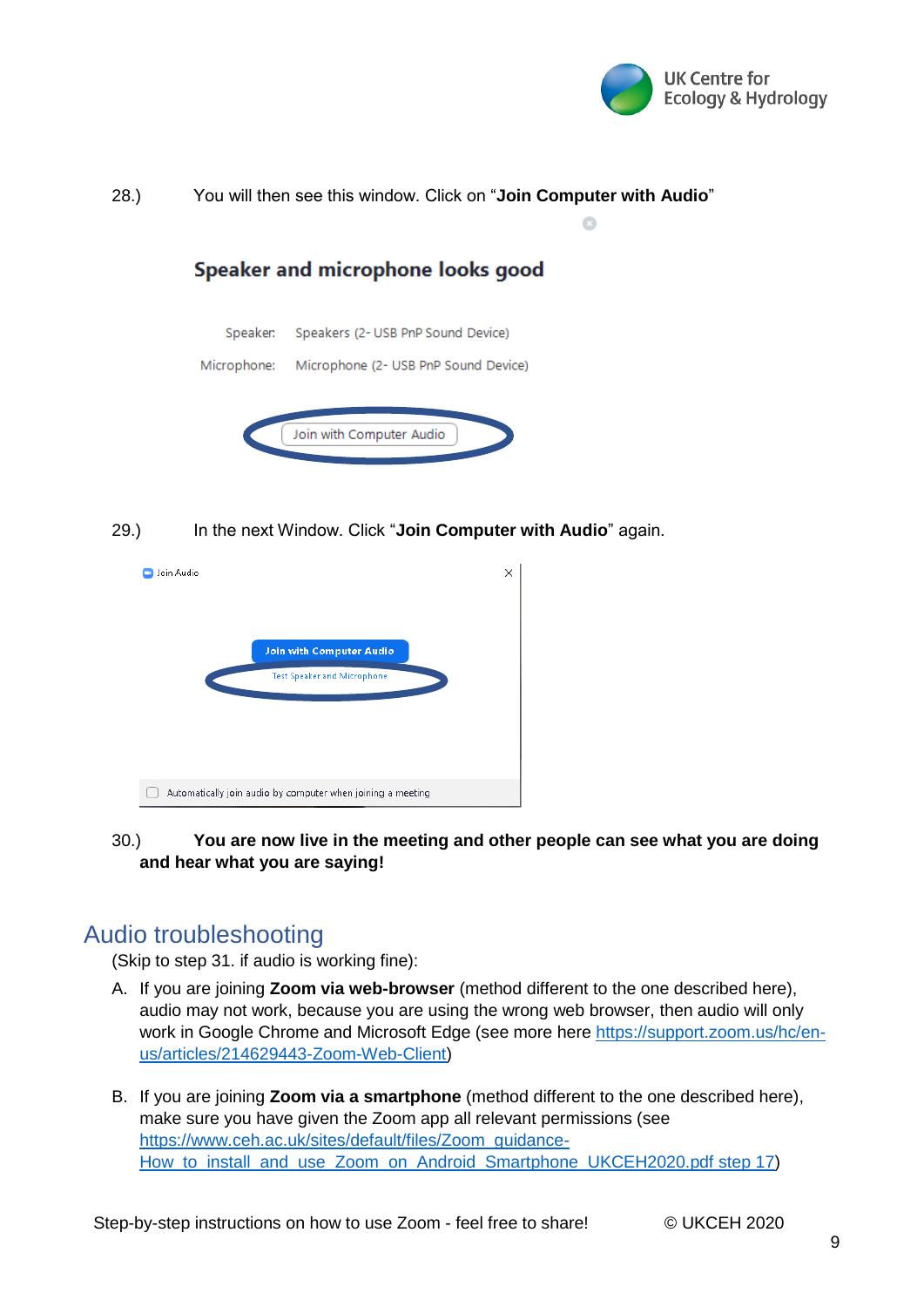

C. Check the bottom left hand corner of the Zoom window – you may need to move your mouse to make the menu show – if it is still showing a headphone symbol, something went wrong in the previous steps. click on "Join Audio", follow the instructions (~ step 20-29)



D. Please check in the bottom left corner of your screen, that you audio volume is not turned to zero/ mute



E. Run a troubleshoot for your audio device: right-click on the loudspeaker icon in the bottom right corner, select 'Troubleshoot sound problems' and follow the instructions



F. If this does not fix the problem, watch this video (from 1 min 28 seconds): <https://www.youtube.com/watch?v=ncO8vekrfao> to try and solve the audio device issues using the Windows10 'Device Manager'.

## <span id="page-9-0"></span>In the Zoom meeting

- 31.) If you haven't already optimised your Zoom screen, do so now! (see step 16.)
- 32.) As other people join, you will see their videos (and hear their voices) in smaller screens above your own screen.
- 33.) You can **mute and unmute yourself by clicking the microphone symbol** in the bottom left corner of your Zoom window.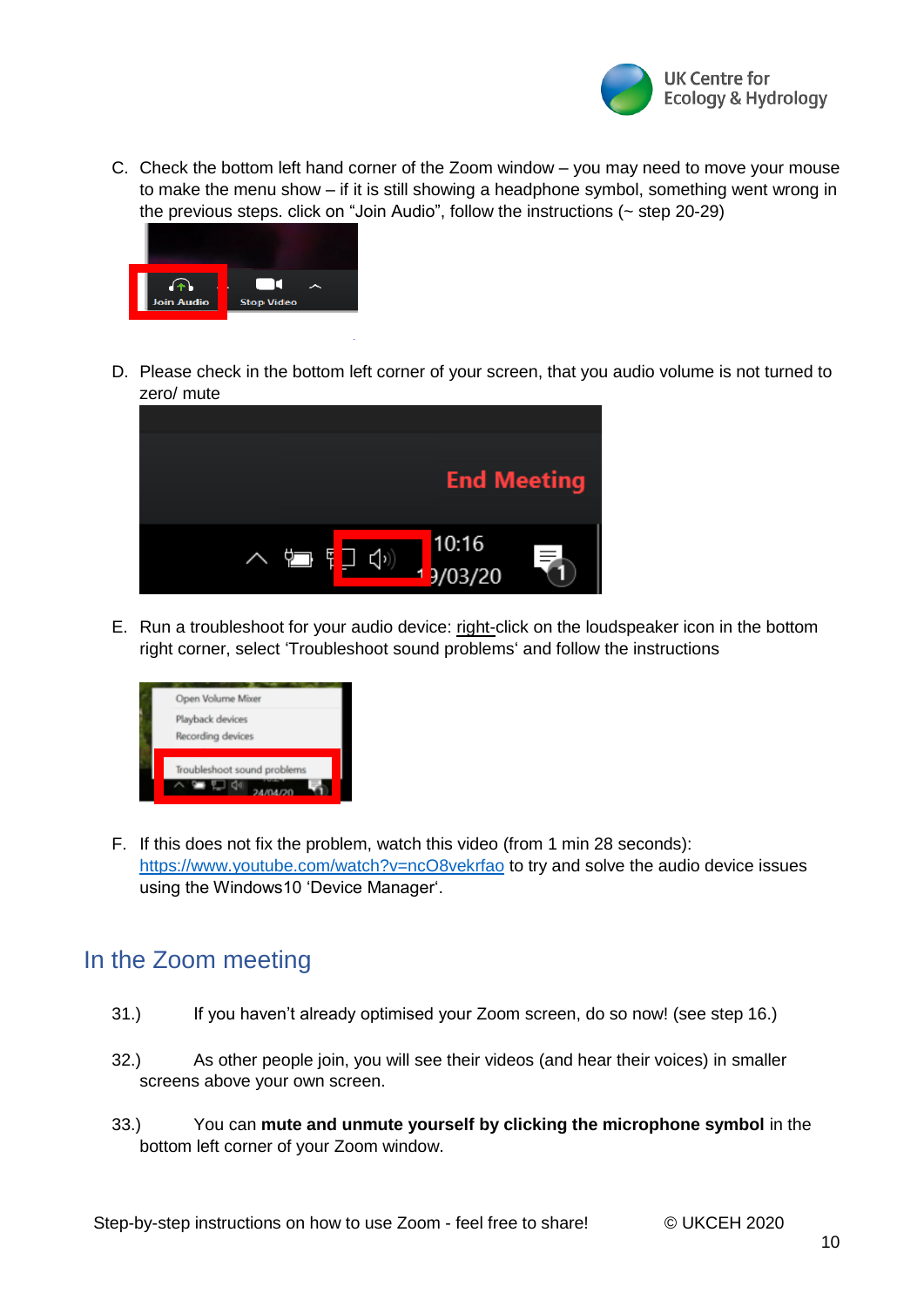

34.) Note: Reduce the noise in the call by muting yourself when you do not speak!



35.) Muting: to avoid too much noise, the Zoom meeting organiser may have put settings to "all participants joining" in 'mute' (i.e. nobody can hear you when you speak).

### **36.) Privacy: Please do not record the video meeting without the explicit permission of everybody else!**

### <span id="page-10-0"></span>Optional settings & further functions

- 37.) To maximise the window size click on the square box "Maximise" symbol in the top corner of your computer screen.
- 38.) Hover over the top right corner of your video image and click on "**Enter full screen**" (you can exit full screen any time by pressing the ESC key on your keyboard (often top left corner of keyboard) or by hovering over the top right corner of your image and clicking on "**Exit full screen"** [not shown in screenshot].



39.) If the video quality is poor because your broadband speed isn't fast enough, you can choose at any time to "**Stop Video**" and remain at the meeting in audio only. You may prefer, for privacy reasons, to stop video (e.g. while eating or blowing your nose).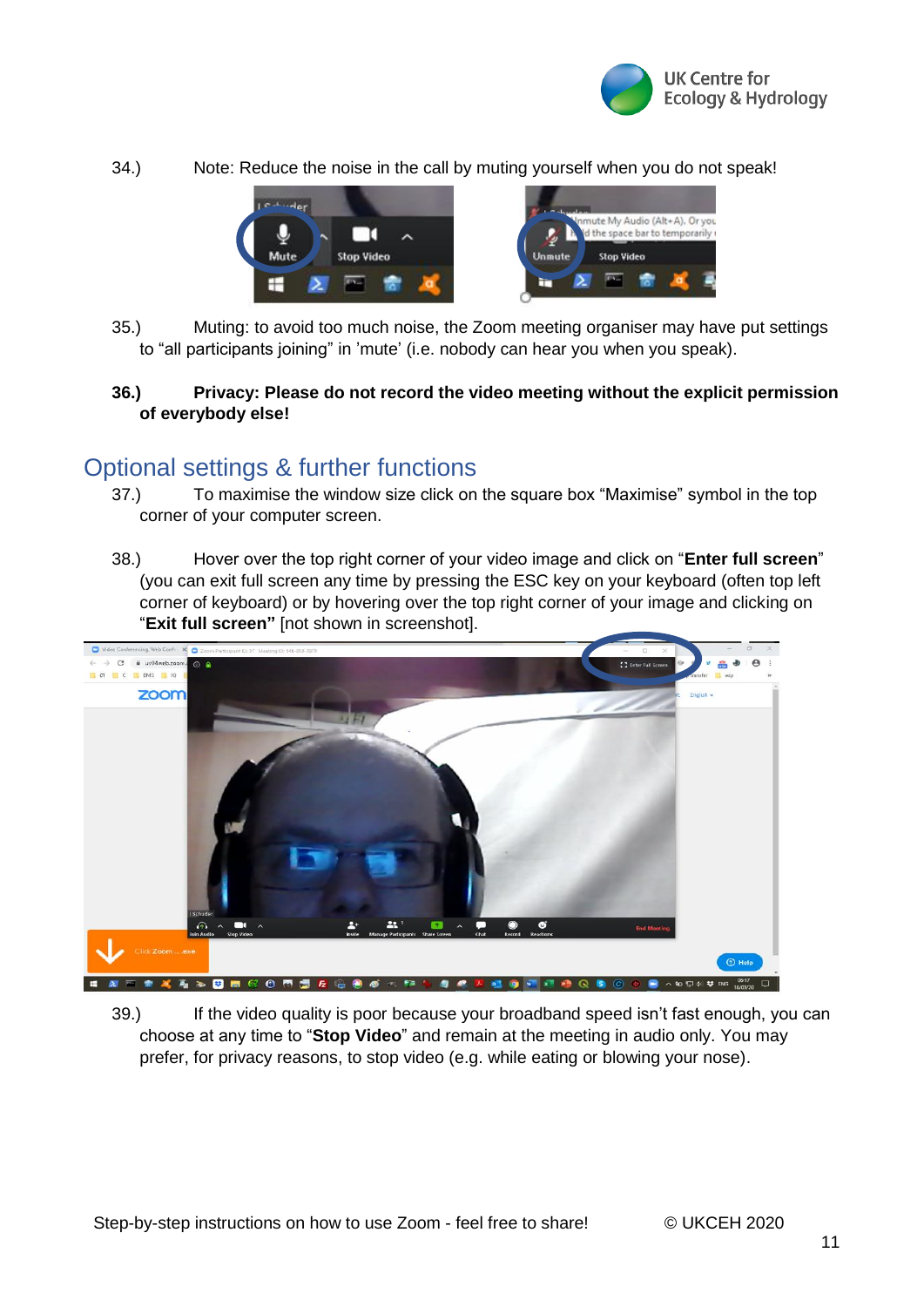



40.) You can use the **chat function** of Zoom by clicking on" **Chat**". You need to hover over the bottom part of your Zoom screen so that the Zoom menu bar appears. Then click on the word '**Chat**' or the **voice bubble symbol.**



41.) A side window for chat will then open on the right-hand side of the Zoom screen. You can choose to chat to everyone or just one other learner in the Zoom meeting (use the '**To' dropdown menu** and select a name). The default is to chat to everybody. Just start typing in the box saying '**Type message here'** and press 'return/Enter' key on your keyboard to send. (The host can control who you can chat to.)

Depending on whether or not your host has enabled this, you can also attach and share files with all.



42.) You can applaud another person speaking or give them your thumbs up by using the function "**Reactions**" at the bottom of the Zoom screen (hover over bottom of screen first, then click on **'Reactions' or smiley symbol.**



43.) You can share any file or your screen by clicking the **green "Share Screen**" button in the centre of the bottom of the Zoom screen (people can see your screen/video feed instead of your face). We are likely to use this during some interactive sessions/ as part of exercises.